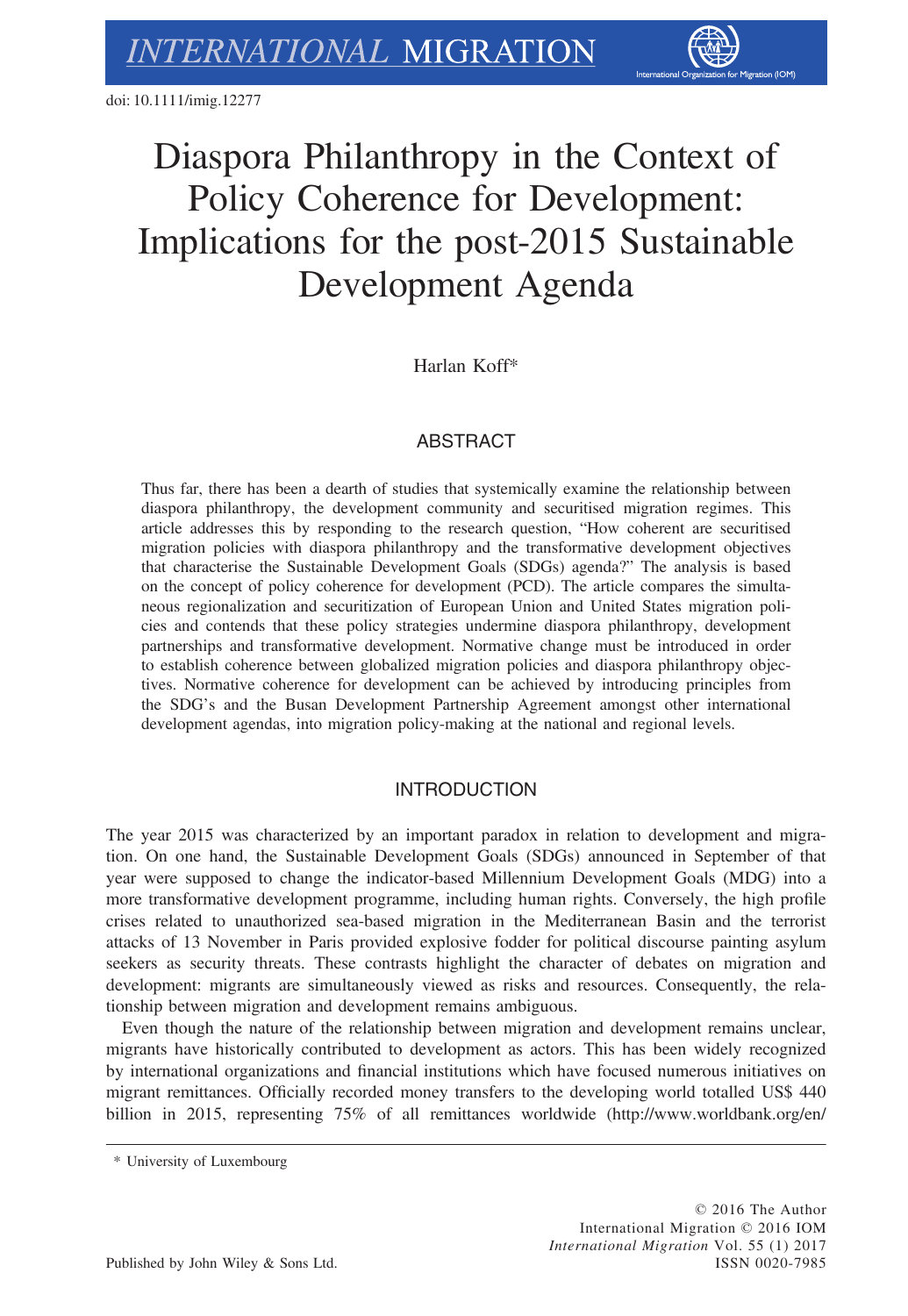[news/press-release/2015/04/13/remittances-growth-to-slow-sharply-in-2015-as-europe-and-russia-stay](http://www.worldbank.org/en/news/press-release/2015/04/13/remittances-growth-to-slow-sharply-in-2015-as-europe-and-russia-stay-weak-pick-up-expected-next-year)[weak-pick-up-expected-next-year\)](http://www.worldbank.org/en/news/press-release/2015/04/13/remittances-growth-to-slow-sharply-in-2015-as-europe-and-russia-stay-weak-pick-up-expected-next-year). A major question at the heart of these programmes asks: how can migrants be better integrated into development strategies?

The notion of diaspora philanthropy, broadly defined as a diaspora's transfer of resources to its country of origin in the framework of transnational philanthropy, has evolved within this context. The emerging literature on diaspora philanthropy generally examines the actions of the migrants or the policies of their home states in relation to diaspora philanthropy. Thus far, there has been a dearth of studies that examine the relationship between diaspora philanthropy, the development community and the global migration regime. This article addresses this issue by asking, "How coherent are global migration policies with diaspora philanthropy and transformative development objectives?" The analysis presented below is based on the conceptual approach of policy coherence for development (PCD). PCD is an important policy tool and normative framework that has been championed by the EU and the Organization for Economic Co-operation and Development (OECD) since the 1990s. It proposes policy-making mechanisms aimed at preventing policies in non-development arenas from undermining development strategies. This article examines the recent securitization of migration policies and how it has affected development cooperation.

The article is divided into four parts. Following this introduction, part two presents the literature on diaspora philanthropy within the framework of broader discussions on migration, development and security and it introduces the concept of policy coherence for development. Part three then empirically examines the emergence of diaspora philanthropy strategies within the context of the securitization of development cooperation. Finally, part four presents conclusions.

## Research design and methods

This article examines diaspora philanthropy within the framework of securitized development cooperation in the EU and the US. The cases are comparable because both polities are regional hegemons in terms of migration and security and both are important development aid donors. Conversely, the polities have demonstrated different levels of commitment to PCD as the EU has institutionalized PCD whereas the US has not. In terms of methods, the article is based on a review of secondary literature; EU, OECD, United Nations (UN), World Bank, International Organization for Migration (IOM) and Global Forum on Migration and Development (GFMD) policy documents, as well as reports from non-governmental organizations.

# DIASPORA PHILANTHROPY, DEVELOPMENT AND SECURITY: WHAT ROLE FOR PCD?

The literature on diaspora philanthropy has emerged significantly in recent years. Newland, Tarrazas and Munster (2010) attribute this to three factors: 1) new development actors, 2) new trends in global philanthropy and 3) new trends in diaspora engagement. In general, the literature on this subject has focused on three different approaches. The first relates to the definition and operationalization of diaspora philanthropy. According to Johnson, diaspora philanthropy is the transfer of resources back to home countries "as investments for the social good". (Johnson, 2007). While this conceptualization is relatively straightforward, the operationalization of diaspora philanthropy has been more problematic.

The literature on diaspora philanthropy recognises the heterogeneity of practices in this field. This is especially significant for the literature on diaspora and conflict. Laakso and Hautaniemi (2014) show how diasporas can both contribute to the perpetuation of conflict and foster peace and reconciliation processes. Of course, the mechanisms for conflict resolution or prolongation relate to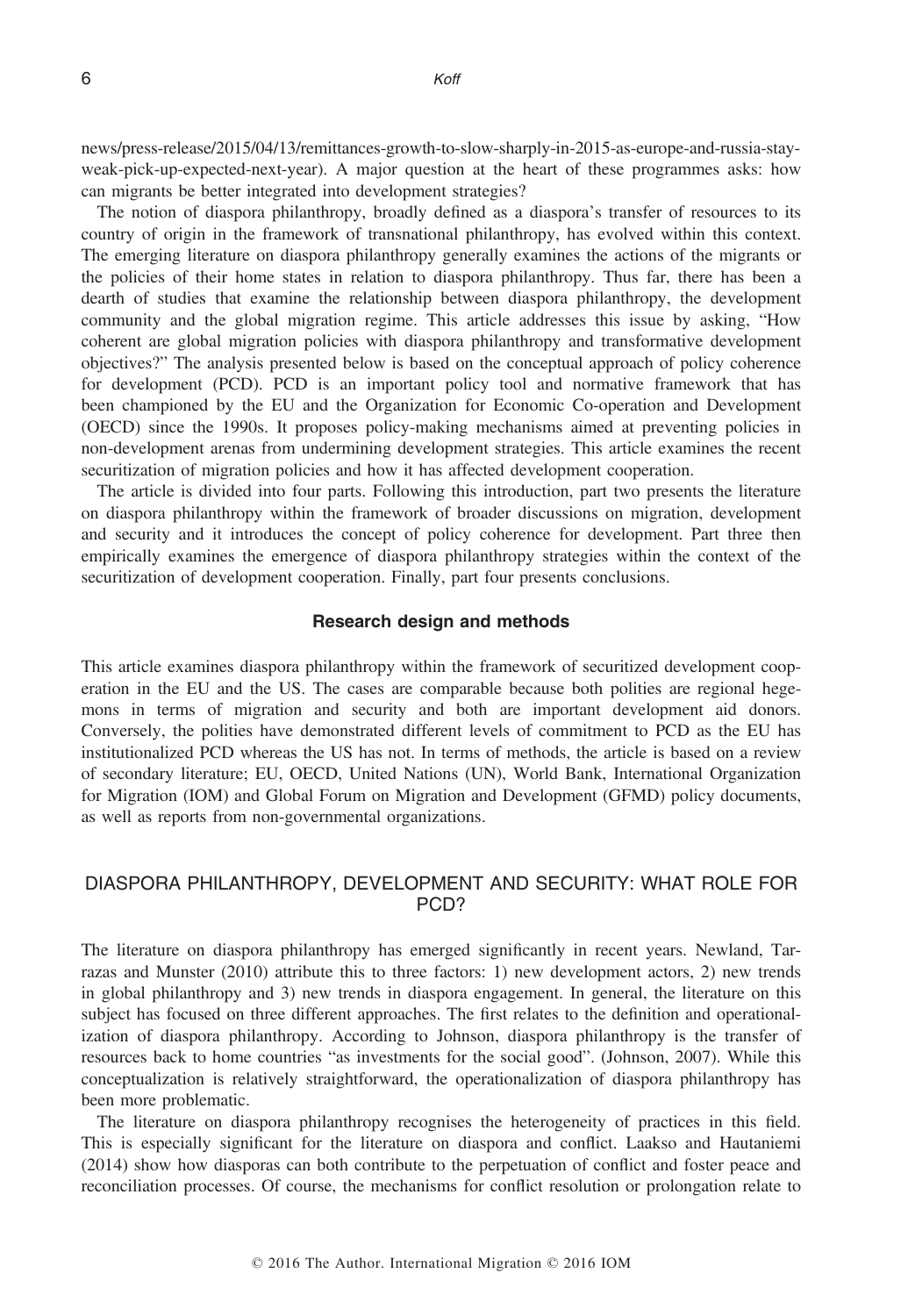the resources that diasporas mobilise. Do they fund politicized movements? Are initiatives groupspecific or generalised (which is especially relevant for ethnically divided societies)?

Another relevant question asks: What relationships exist between diaspora philanthropy and development aid?. In general, diaspora initiatives can complement, substitute or even undermine development policies (Laakso and Hautaniemi, 2014). This variety of policy impacts is caused by the myriad of ways through which diaspora philanthropy is conducted. Newland, Terraza and Munster (2010) recognize that diaspora philanthropy can be carried out by localized, low-income migrant communities through "hometown associations" or very wealthy migrants who have the means to generalize the impacts of their giving. Also, many organizations donate directly to specific initiatives whereas other migrants give indirectly through intermediaries and foundations (even through the internet).

This heterogeneity in the field of diaspora philanthropy has led to the second group of studies which empirically examines specific practices in different countries. The migrant groups which are most engaged in diaspora philanthropy come from Philippines, India, China, and Mexico. Geithener, Chen and Johnson (2005) comparatively analysed the impacts of diaspora philanthropy initiatives conducted by high-skilled Chinese and Indian migrants aimed at equitable development in these two highly unequal economies. Orozco and Rouse (2007) studied the local impacts of hometown associations in Mexico. Espinosa (2015) examined projects initiated by Filipinos working in the domestic sector. Other scholars have documented diaspora philanthropy in diverse contexts such as Colombia (Aysa-Lastra, 2007), Ghana (Ong'ayo, 2014) and Egypt (Brinkerhoff, 2008).

The third group of studies in the literature on diaspora philanthropy focuses on policy contexts surrounding this phenomenon. These studies have largely been promoted by international organizations such as the IOM, World Bank, etc. or think tanks such as the Migration Policy Institute. The most complete academic work in this sub-field has been published by Brinkerhoff (2012). This article theorizes the relationship between diasporas and their homeland governments, proposes a framework through which homeland governments can enable diasporas' development contributions and identifies mechanisms for the operationalization of this framework. Other works in this field specifically discuss implementation mechanisms. For example, Kleist and Vammen (2012) contend that development policies conducted in association with diaspora philanthropy should be implemented through a participatory approach in which diasporas are consulted on the formulation of migration and development policy objectives.

## Migration, Development and Security: What Role for PCD?

Diaspora philanthropy is not only an academic paradigm or a policy tool, it is also a normative phenomenon because it embraces the notion of globalized citizenship. For this reason, this article contends that diaspora philanthropy must be discussed within the context of the "migrationdevelopment-security nexus." Because diaspora philanthropy recognizes globalized citizenship, it is highly relevant to migration-development-security debates that reinforce nation-state sovereignty.

The literature on migration, development and security has evolved significantly since the 1990s. The literature on the "security-migration nexus" has focused on national security issues. Adamson (2006) claimed that migration was viewed as a threat to national security in terms of shifting 1) state capacity and autonomy, 2) balance of power and 3) the nature of conflict. As the nature of conflict became more decentralized and as non-state security threats emerged further, migration has been viewed as a symbol of both the erosion of state power (Rudolph, 2003) and the international conceptualization of "security" that has become nebulous due to the emergence of new threats and definitions.

These themes have also emerged in the more specific literature on border/migration controls. Authors such as Peter Andreas (2012) have focused their analyses on mechanisms that have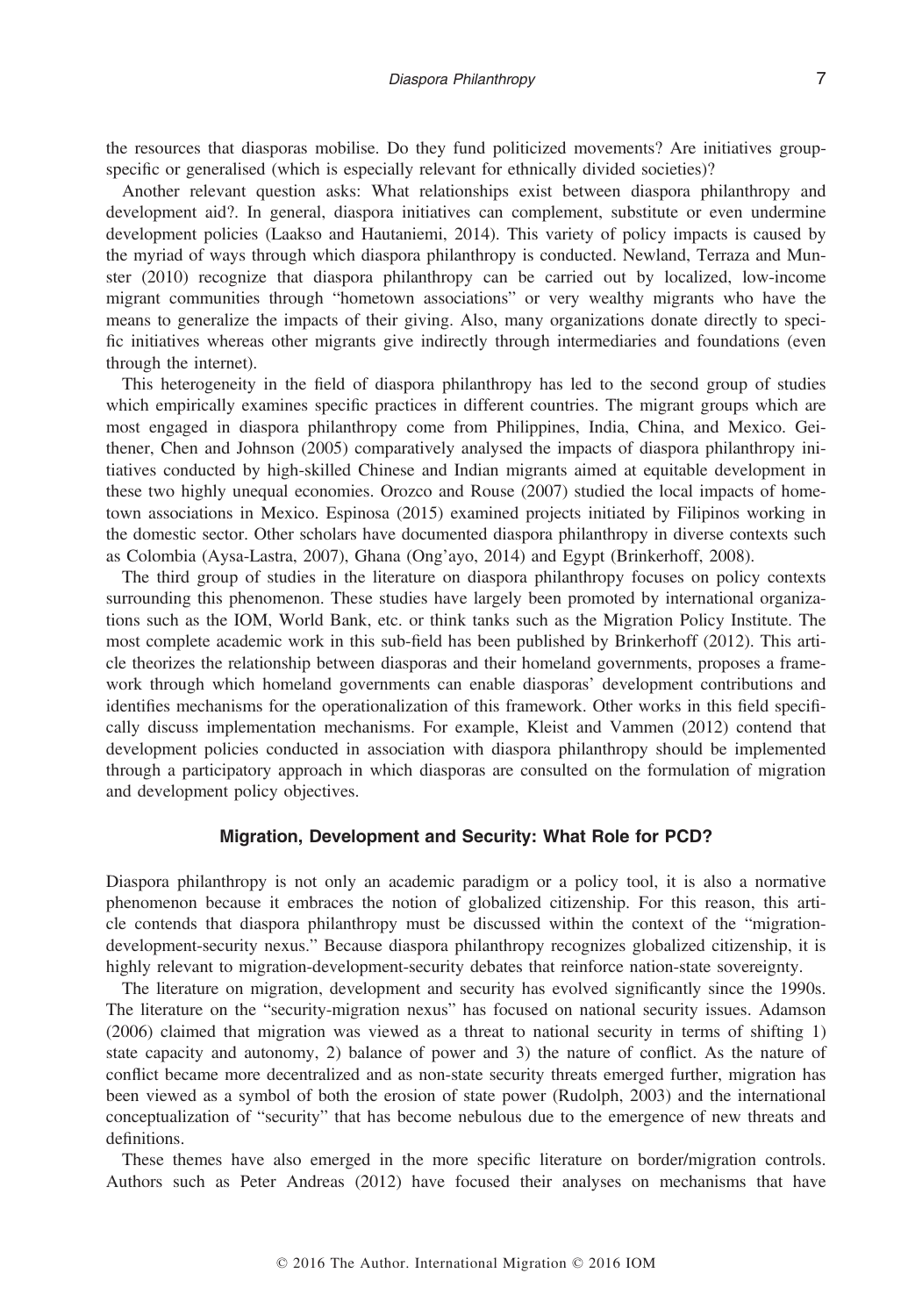developed between the securitization of migration and the emergence of a border control industry that has militarized border regions in advanced industrial states. This literature examines the relationship between public perceptions of borders as dangerous areas, the resulting militarization of these borders and the subsequent increase in transnational smuggling and trafficking. Carling (2007), amongst others, has written about the human consequences of these processes.

It is within this framework that the "migration-development" literature has emerged but surprisingly, it has been characterized by a significant cleavage. On one hand, observers have noted that migration has played a significant role in the securitization of development cooperation. Scholars such as Than-Dam Truong and Des Gasper (2011) have identified state concerns about migration as a key mechanism for the securitization of development aid amongst donors such as the European Union and the United States. They discuss four policy concerns which have facilitated securitization of development aid. These are: 1) post-conflict reconstruction and durable solutions for refugees, 2) control over movements facilitated by privately organized networks that undermine state surveillance and challenge state sovereignty, 3) the perceived costs and benefits of migration to hosts and sending states and the lack of sustainable co-development strategies; 4) globalization, the expansion of the knowledge society and governance of the supply of talents.

Conversely, another literature on migration and development has analysed emerging partnerships in the field. This literature has become both extensive and opaque in response to the question: does migration support or undermine development? Some authors, such as Adams, Jr. and Page (2003) contend that migration is a vital resource in the global fight against poverty because they recognize migrants as development actors. Other scholars have contended that migration and remittances have had limited impacts because of unattractive investment environments in sending states (de Haas, 2005) and structural imbalances that exist in global markets (Castle and Delgado Wise, 2007).

This article contends that these debates are limited in their focus. Because they question whether migration facilitates or hinders development and how migrants contribute to development, they fail to recognize an important normative aspect of the migration-development-security nexus that asks: what kind of development should be pursued by migrants and nation-states alike?

It is within this normative framework that policy coherence for development is relevant to discussions on diaspora philanthropy. PCD has emerged as an important policy tool since the 1990s. The EU adopted PCD with the Maastricht Treaty in 1993 and the Cotonou Partnership Agreement in 2000 (Laakso et al., 2007). However, only in 2005 was PCD established on the EU agenda with the Commission adopting a communication with a focus on PCD and the EU Council adopting conclusions on PCD (CEPS, 2006). PCD was also integrated into the EU development policy programme, (European Consensus on Development, EU 2006). The Lisbon Treaty of 2009 further reinforced the European Union commitment to PCD, stating that "the Union shall take account of development cooperation in policies that it implements which are likely to affect developing countries" (Art. 208). The EU is also committed to a biannual PCD reporting process (European Commission, 2007, 2011). In 2007, the decision was made to focus on five priority areas: trade and finance, climate change, global food security, migration, and security. In 2010, the European Commission presented the Policy Coherence for Development Work Programme (EC, 2010) for the years 2010-2013, structured around these five priority areas.

PCD has become so prominent in European politics that it now represents a political statement in global affairs. No longer simply a technical tool, PCD holds a normative value because it prioritizes human development over competing policy arenas. In principle, it can be justified with different arguments. First, PCD aims to ensure that developing countries' current or future prospects are not hurt by industrialized countries' policies (Chang, 2003). Second, PCD highlights the transformative nature of the SDG agenda and is an important policy statement in support of more equitable development.

Thus far, the literature on PCD and migration has focused too specifically on remittances and economic impacts. Dayton-Johnson and Katseli (2006), for example analyse OECD development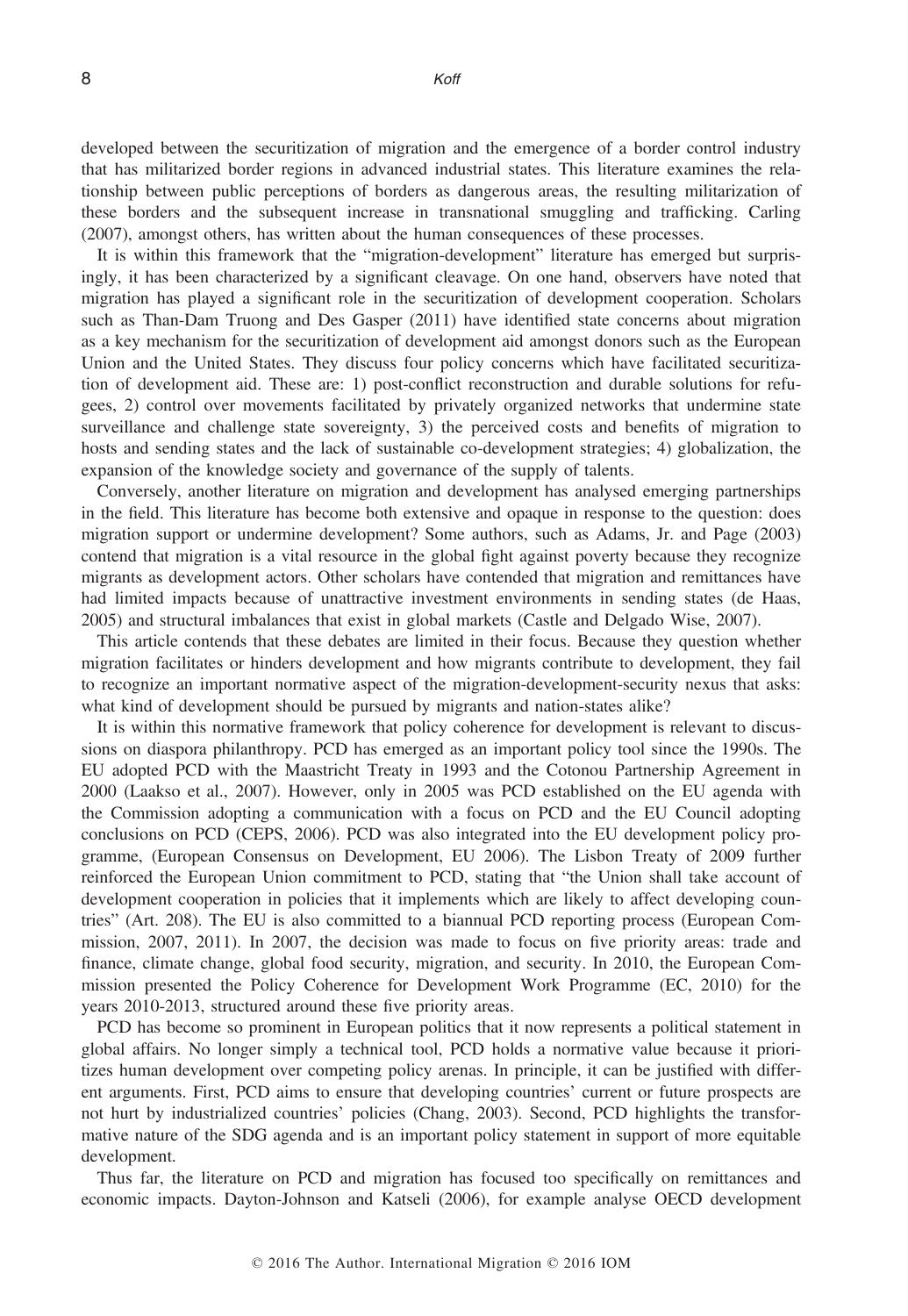policies through the lens of "flows." Specifically, they discuss aid flows, migration flows, foreign direct investment (FDI) and trade flows. The report coins the term "coherence orphans" to describe a situation in which poor countries receive aid without any of the other flows that are needed to complement it. For these authors, PCD is defined as complementarity of flows which suggests the need to manage circulation rather than control flows at borders. The 2005 study completed by Xenogiani also examined PCD and trade, foreign direct investment and migration with a focus on how migration policies could complement policy-making in these arenas.

Nyberg-Sorensen et al. (2002) took a broader approach to the issue of PCD and migration by investigating the coherence between "relief, recovery, development and conflict prevention". This study goes beyond the traditional economic realm and incorporates a vision of development based on political stability. In the literature on development, scholars acknowledge that the line between humanitarian aid and development cooperation is often blurred. The authors ask: How can both humanitarian aid and development strategies be supported by migration policies? The recommendation of this study is that development aid is more effective than humanitarian assistance because of the active participation of migrants in this process. The most recent work by Nyberg-Sorensen (2016) reflects on the aforementioned study and its impact on Danish development cooperation. According to the author, the goal of coherence between migration policies and development may have been "unrealistic" (Nyberg-Sorensen, 2016: p. 62).

It is within this framework that the issue of normative PCD is relevant to the field of diaspora philanthropy. As stated above, the diaspora philanthropy literature focuses heavily on the activities of migrants and the policies of their home countries. This article contends that this context needs to be expanded. How can we discuss diaspora philanthropy without addressing its coherence with the international migration regime? The securitization of both migration and development through policy strategies aimed at reinforcing the sovereignty of nation-states seems incompatible with diaspora philanthropy initiatives based on global citizenship and transnationalism. For this reason, this article discusses emerging diaspora philanthropy practices in relation to regionalized security agendas through the lens of policy coherence for development.

# POLICY COHERENCE FOR DEVELOPMENT AND DIASPORA PHILANTHROPY

As stated above, diaspora philanthropy has become popular in both the migration and development communities. The United Nations Development Programme (UNDP), amongst other organizations, has noted that resourcing development is one of the most important aspects of the SDG agenda. Even though official development aid (ODA) continues to grow, reaching US\$ 134.8 billion in 2013 (Grady, 2014), its proportion to the total financial flows from OECD member states to the developing world is declining.

Diaspora philanthropy has, in fact, been viewed by many donor states as a "gap-filler" during this time of financial constraint. The Outcome Document from the UN's Third Financing for Development Conference held in Addis Ababa, Ethiopia from 13-16 July, 2015 (United Nations, 2015a) identifies the need to facilitate migrant remittances and other money transfers as a key priority for the global development financing agenda. However, international organizations view much stronger potential in diaspora philanthropy. The International Organization for Migration (IOM) and the Joint Migration and Development Initiative (JMDI) have included diaspora engagement amongst their priorities. In 2013, the IOM reshaped its International Dialogue on Migration into "The Diaspora Ministerial Conference on Diasporas and Development: Bridging Societies and States". This meeting provided a forum in which global leaders could share experiences related to diaspora and development. The agenda reinforced IOM's "3E" (engage, enable and empower) approach to facilitating diaspora participation in development cooperation. The meeting specifically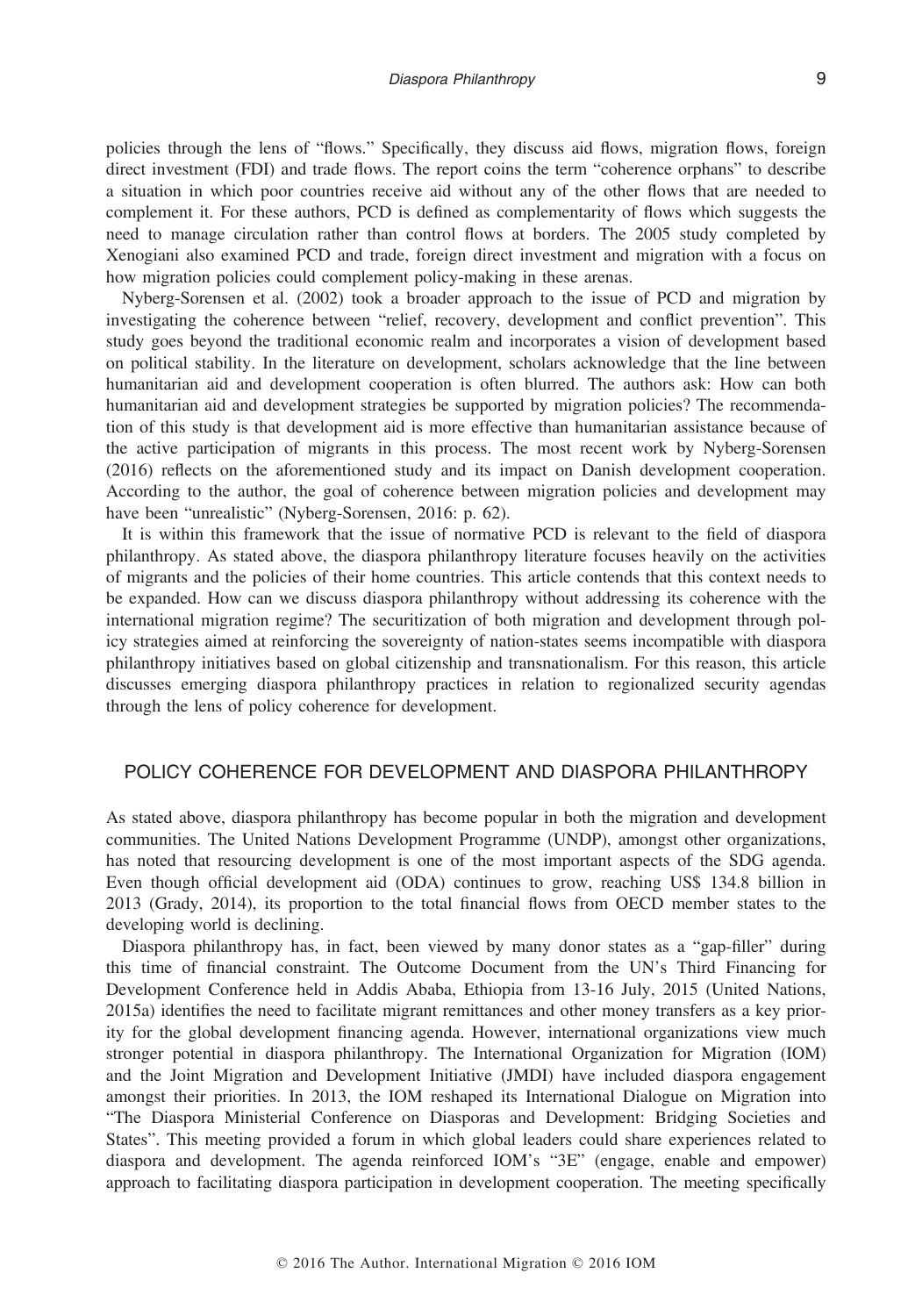addressed the issues of diaspora resources, strategic partnerships and the potential positive impacts of diasporas on crisis situations.

Similarly the JMDI, in which the IOM is a participant as well, has promoted diaspora participation in development cooperation. The JMDI stresses the "local to local" dimensions of migration and development. It promotes strategic partnerships between local governments and civil society that address local needs. Within this framework, it emphasizes the importance of diaspora philanthropy for the links that it promotes between local authorities in home and host countries and the connections that it establishes between local governments and non-governmental organizations (NGOs). It is important to note that the EU is one of the main funders of this initiative.

These themes have also figured prominently in the Global Forum on Migration and Development (GFMD). This forum presents a platform for policymakers and representatives of NGOs to informally exchange views on migration and development issues. Diaspora philanthropy has featured prominently in the yearly GFMD meetings. The ongoing discussions led to the publication of a handbook for policymakers and practitioners entitled *Developing a Roadmap for Engaging Diaspo*ras in Development. The purpose of these discussions and the resulting handbook is the establishment of effective strategic development partnerships around diaspora philanthropy.

Finally, it is noteworthy that the World Bank's recognition of diaspora philanthropy has also increased in recent years, albeit from a more technical point of view. Under the broader heading of "diaspora engagement", the World Bank has proposed a set of financial tools through which diaspora philanthropy can be promoted and further linked to development cooperation. These include: 1) mobilization of diaspora savings through diaspora bonds, 2) promotion of a risk-based approach to anti-money laundering and countering the financing of terror (AML/CFT) in order to reduce remittance fees and 3) diaspora transfers as collateral for international borrowing (World Bank, 2015). Thus, the World Bank, like the IOM, the GFMD and the JMDI, recognizes the potential for diaspora philanthropy as an important form of development cooperation. However, these initiatives have been promoted in a vacuum without contextualization in the securitized political environment that currently encompasses global migration debates. This is discussed below.

## PCD as a Policy Tool versus PCD as a Normative Statement

The previous section has outlined the international recognition of diaspora philanthropy in development discussions and the promotion of this paradigm through policies that focus on migrant communities themselves. This article takes a more critical approach. It inquires whether diaspora philanthropy can be considered effective development cooperation by analysing its coherence within securitized migration debates. The argument presented here states that diaspora philanthropy is not hindered by characteristics of migrant communities but instead, the securitized environment that permeates migration in development cooperation undermines it.

PCD in fact, is not a static concept. Classical analysis of PCD compares a donor's development policies to non-development policy arenas (horizontal incoherence) in order to assure that nondevelopment initiatives are not undermining development cooperation objectives. However, scholars of PCD such as Carbone (2008) have recognized different incoherences in development cooperation. These typologies are illustrated in table one.

Table 1 highlights in italics those incoherences which are discussed in the diaspora philanthropy literature. Even though academic and policy studies of diaspora philanthropy do not mention PCD by name, they do often justify this paradigm by referring to at least one of the concepts in the table. For example, the previously mentioned handbook entitled *Developing a Roadmap for Engag*ing Diasporas in Development which was jointly published by the International Organization for Migration and the Migration Policy Institute (2012) has justified the importance of governmentdiaspora partnerships through analysis of internal coherence (how diasporas can inform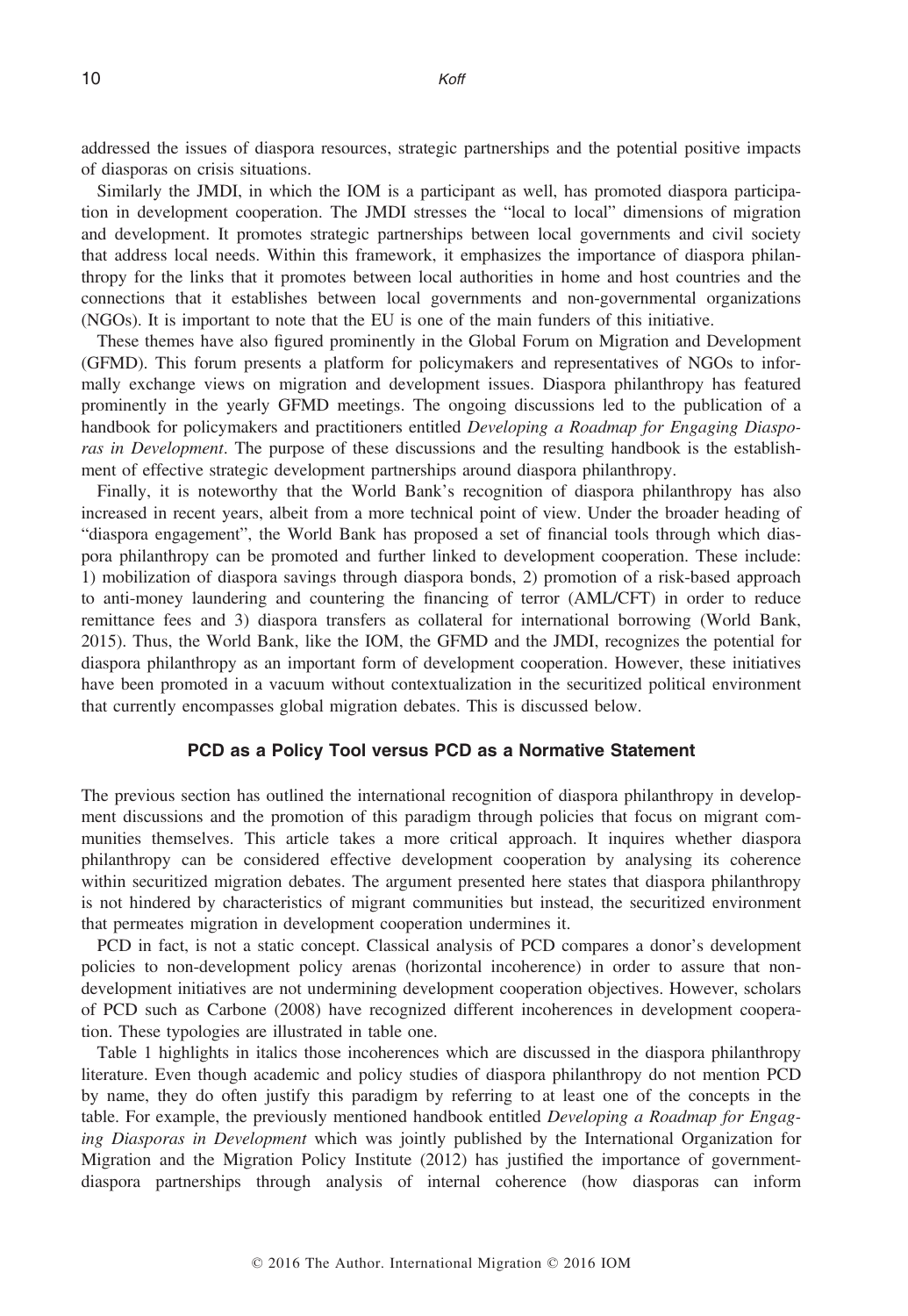## TABLE 1

#### TYPOLOGIES OF POLICY INCOHERENCE FOR DEVELOPMENT

| Horizontal incoherence        | Incoherence between development aid and non-aid policies                                                                                                                             |
|-------------------------------|--------------------------------------------------------------------------------------------------------------------------------------------------------------------------------------|
| Vertical incoherence          | Incoherence between policies of regional organizations and member states                                                                                                             |
| Inter-donor incoher-          | Incoherence between development policies of a region's different member                                                                                                              |
| ence                          | states                                                                                                                                                                               |
| Internal incoherence          | Inconsistencies between the objectives and means of a given policy                                                                                                                   |
| Inter-organizational          | Incoherence between the development policies of a donor country's govern-                                                                                                            |
| incoherence                   | ment and civil society organizations                                                                                                                                                 |
| Multilateral incoher-<br>ence | Incompatibility between the development goals and procedural norms of inter-<br>national organizations such as the EU, OECD, the UN, and the international<br>financial institutions |
| Donor-recipient inco-         | Incoherence between development strategies in donor states and those in aid                                                                                                          |
| herence                       | receiving states                                                                                                                                                                     |
| Normative incoher-            | Incoherence between policy strategies in development and non-develop-                                                                                                                |
| ence                          | ment policy arenas and core values of liberal democratic societies                                                                                                                   |

Source: Table compiled by the author

development policy means and objectives), inter-organizational coherence (how diasporas can bridge gaps between governments in home and host countries and NGOs) and donor-recipient coherence (how diasporas can contribute to constructive dialogue between actors in donor and aid recipient countries).

These themes are also present in a seminal article on diaspora philanthropy governance by Jennifer Brinkerhoff (2012). In her study, Brinkerhoff examines diaspora-government relations within the context of enabling environments. The framework that she proposes once again does not mention PCD explicitly but it does refer to some core ideas. Her discussion of "mandating," "facilitating" and "resourcing" directly addresses internal PCD. What Brinkerhoff calls "partnering" and "endorsing" are significant for inter-organizational coherence.

This exercise is not intended to criticize the rich literature on diaspora philanthropy, including the excellent work cited above. However, should diaspora philanthropy be considered a new form of development cooperation, then it needs to be embedded in the international norms that guide the global development agenda, including PCD.

One can view PCD in relation to diaspora philanthropy at three policy levels: 1) coherence within diasporas, 2) partnership coherence between diasporas and the development cooperation community and 3) the normative significance of diaspora philanthropy and its impact on development cooperation and migration. Identification of these three levels is important because it recognizes the different meanings that the actions of diasporas hold in relation to development cooperation strategies and migration management.

Intra-diaspora coherence is mentioned in almost every study of diaspora philanthropy. It addresses the dynamics within diaspora communities and discusses how diasporas can expand and improve their initiatives. For example, the IOM-MPI handbook mentioned above identified numerous tools aimed at improving policy efficiency, such as improving knowledge of diasporas through statistical analysis, public consultation, capacity-building and financial tools.

Inter-organizational coherence refers to the relationship between diasporas and governments. Aspects of this type of coherence are also discussed at length within the literature on diaspora philanthropy with the aim of improving *policy effectiveness*. The aforementioned IOM-MPI handbook introduces policy tools such as the establishment or adaptation of government institutions for diaspora philanthropy, twinning between municipalities in host and home states through diaspora mediation, integrating diasporas into development policy planning, and monitoring and evaluation of diaspora philanthropy initiatives.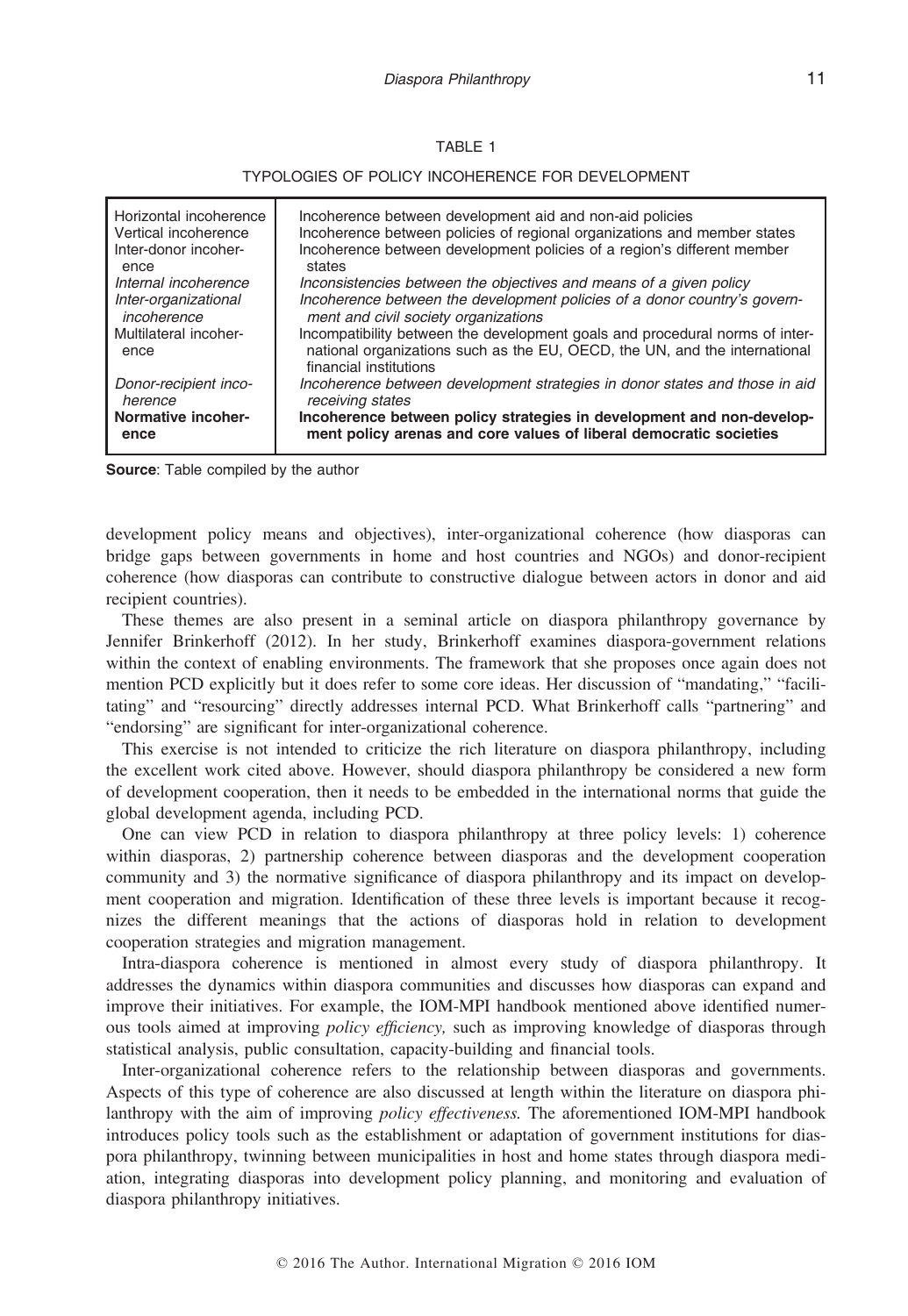12 Kofi

While these types of PCD are significant and they have been discussed in diaspora philanthropy studies using other language, they still frame coherence as a simple policy tool. Thus far, normative dimensions of PCD have been ignored. The post-2015 sustainable development agenda intends to promote transformative development defined as universal development strategies that promote human rights and social justice at the local level and address power imbalances in the global political arena. The SDGs address development relationships through SDG #10, that focuses on "the reduction of inequality within and among countries," and SDG #16 which aims to "to promote peaceful and inclusive societies for sustainable development, provide access to justice for all and build effective, accountable and inclusive institutions at all levels." This article contends that these transformative development goals require normative change in global migration politics. For this reason, normative coherence for development has been highlighted in Table 1 above. This concept was introduced in the literature on PCD by Koff and Maganda (2016) and it is defined in this case as coherence between development and migration policies and core democratic values.

Of course, power relationships dominate global migration discussions and migration policies in host countries remain securitized. This has led to policy convergence amongst advanced industrial states (many of which are development aid donor countries) around four policy mechanisms: 1) adoption of conditionality in development aid which includes measures to supress unauthorized migration, 2) the promotion of multilateral and bilateral agreements for repatriation of "illegal" migrants, 3) the externalization of border and migration controls to neighbouring states through financial transfers and 4) the establishment of migrant processing centres in third countries for the deportation of unauthorized migrants to sending countries. Development aid plays a facilitating role in all four policy mechanisms for migration control.

This point can be exemplified through a comparison of EU and US migration policies in relation to development cooperation. Despite recognition by the development agencies of both polities that migration can positively impact development cooperation, migration policies remain highly securitized and affect regional development strategies. In the Americas, the US has regionalized its security strategies through different initiatives. The Plan Sur (also known as the Merida Initiative) was initially funded from 2007-2010 with US\$ 1.6 billion in order to provide US military technology, intelligence and training to Mexico in the war against transnational organized crime. In 2014, the US contributed US\$ 112 million in technology to Mexico's Southern border control efforts, including biometric kiosks, scanners, X-ray machines, the construction of federal police and customs stations, helicopters, ships, communications and training (Red de documentacion de las organizaciones defensoras de migrantes, 2014: p. 62.).

The United States has renewed the Plan Sur with a more regional focus by investing further in Central America and the Caribbean and establishing links with the similar Plan Colombia in South America. This regionalization of homeland security has been complemented by development cooperation through the Mesoamerica Project (known as the Plan Puebla Panama (PPP) until 2009), including US\$ 3.5 billion of funding in:

- Energy Sector Integration
- Transportation Integration
- Telecommunications Integration
- Trade Facilitation
- Sustainable Development
- Human Development
- Tourism
- Disaster Prevention and Mitigation

The Mesoamerica Project is a regional development initiative that includes ten member states (Belize, Colombia, Costa Rica, Dominican Republic, El Salvador, Guatemala, Honduras, Mexico,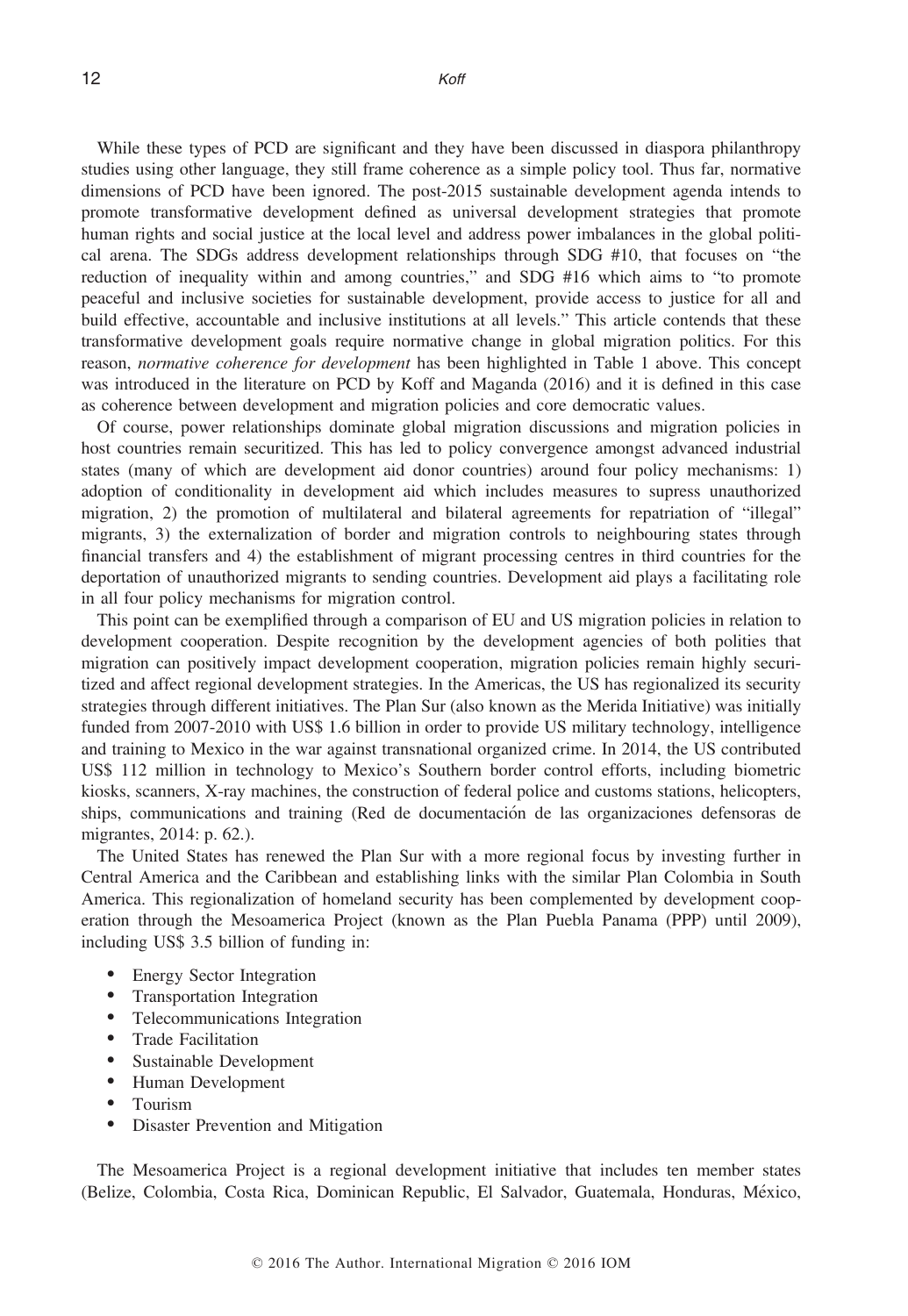Nicaragua, and Panama). In addition to the US, funding comes from national governments in the region, the Inter-American Development Bank (IDB), the private sector, the Central American Bank for Economic Integration (BCIE), and the World Bank.

The project represents a regional approach to "development, security and stability." This is evident in its relationship to migration. When Mexican President Peña Nieto announced Mexico's Programma Frontera Sur, the 2014 policy aimed at preventing northward migration from Central America, he did so in the company of then Guatemalan President Otto Pérez Molina stating that border controls should not represent walls but instead they should be part of a "humanitarian vision of development, commerce and close cooperation" [\(http://www.presidencia.gob.mx/articulos-prensa/](http://www.presidencia.gob.mx/articulos-prensa/pone-en-marcha-el-presidente-enrique-pena-nieto-el-programmea-frontera-sur/) [pone-en-marcha-el-presidente-enrique-pena-nieto-el-programmea-frontera-sur/](http://www.presidencia.gob.mx/articulos-prensa/pone-en-marcha-el-presidente-enrique-pena-nieto-el-programmea-frontera-sur/)). Consequently, even though migration and security are not explicitly designated as prioritized policy arenas, they are present in the programme's agenda.

Scholars of this initiative, such as Villafuerte Solis and Leyva Solano (2006) have argued that both the Plan Sur and the Mesoamerica Project have securitized non-security policy objectives. In line with these criticisms, numerous anti-PPP social movements were established in Mexico and Central America when the plan was announced to protest the securitization of development and migration (see Collombon, 2008). The appearance of these movements indicates significant civil society dissatisfaction with the Mesoamerica Project within Latin America. One point of contention states that the type of development supported by the programme, which is based on infrastructure megaprojects, poorly addresses the lack of PCD in the field of migration and critics contend that such development will actually contribute to further economic displacement, especially in rural areas (see Furlong and Netzahualcoyotzi, 2012). Consequently, regionalized migration-development-security strategies in the Americas are characterized by various policy incoherences, including horizontal incoherence, inter-organization incoherence, multilateral incoherence and above all, normative incoherence because the goal of these initiatives is security rather than development.

Despite its institutional and legal commitment to PCD, the EU has followed a similar migrationdevelopment policy strategy. Like the United States, the European Union has made the regionalization of security policies a priority in its political agenda. The EU has been able to formalize this strategy through treaties and aid agreements. Since the 2002 Seville Council meeting, the EU has strengthened its efforts to control its external borders, including 1) the harmonization of measures to combat illegal migration, including the creation of a common visa identification system, acceleration of the conclusion of readmission agreements with specific countries identified by the Council and approval for elements of a programme on expulsion and repatriation policies, 2) progressive operationalization of coordinated and integrated administration of external borders and 3) the integration of immigration policy in the relations of the Union with third countries.

Obviously, the last of these characteristics of EU migration strategies is most relevant to discussions of PCD. Migration control was further strengthened by the so–called Hague Programme, announced in November 2004, which established a five–year (2005–2010) multi–annual project in the field of justice and security that set "reinforcement of partnerships with third countries to tackle illegal immigration" as a priority for the Commission. Scholars of EU migration policies (Lavanex, 2006) have documented the externalization of European Union migration controls. Aside from the establishment of FRONTEX, the common European border enforcement agency, the EU has funded technical assistance in third countries and integrated migration into regional security strategies through the "Global Approach to Migration Management" (GAMM).

The institutionalization of the role of migration in the context of development cooperation between Europe and Africa officially occurred through the establishment of the Cotonou Partnership Agreement between the members of the African, Caribbean and Pacific (ACP) states and the European Union and its Member States. Specifically articles 13, 79 and 80 of the Agreement specified the role of migration in development partnerships. In particular Article 13 introduced a readmission clause requiring any ACP State to re-admit "its nationals illegally present on the territory"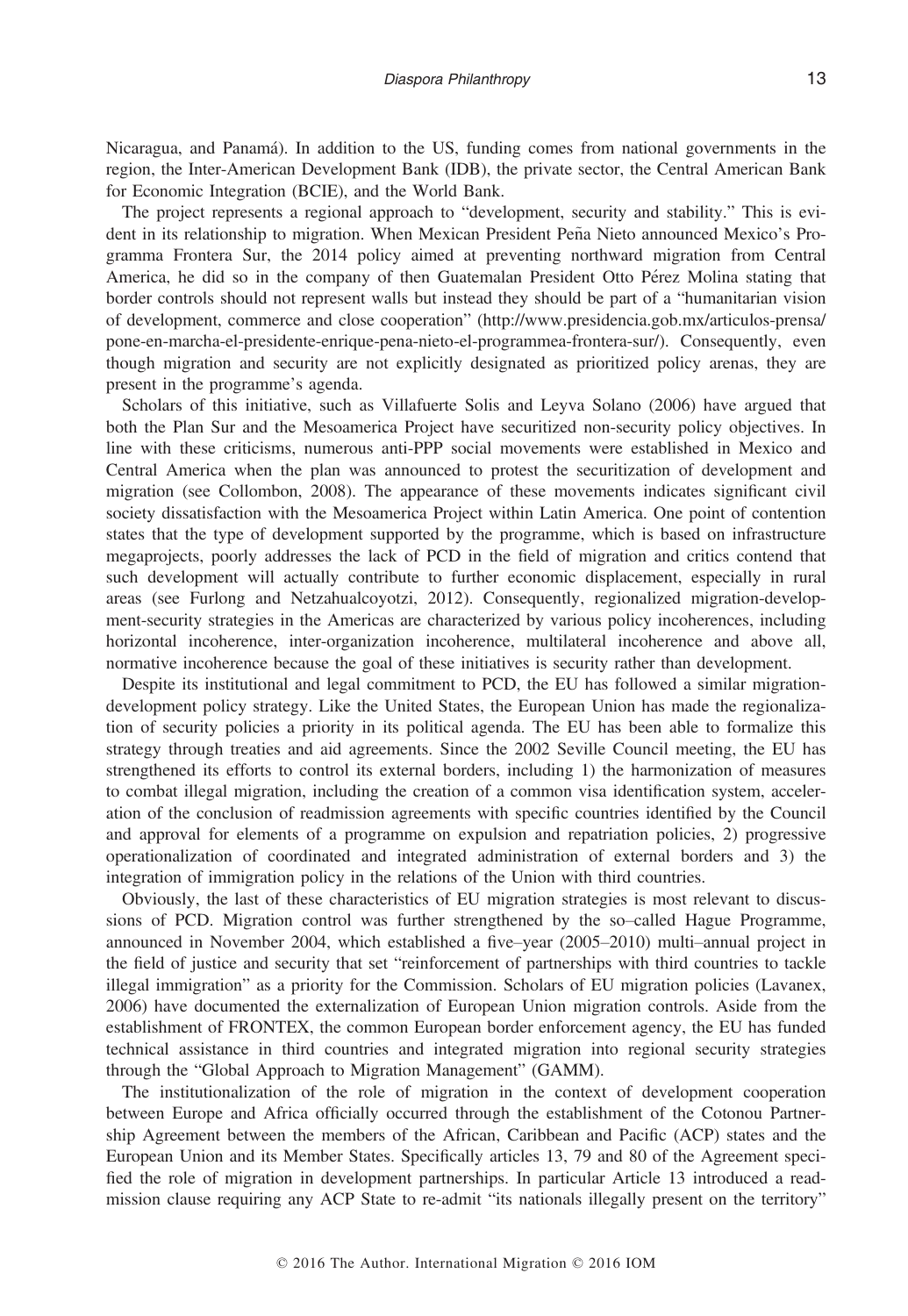of one of the States party to the agreement as well as migrants from other countries who have transited through its territory. This clause also provided for the negotiation of bilateral agreements amongst parties to the agreement to govern "the specific obligations for the readmission and return" of clandestine migrants (art. 13, para. 5).

This decision-making does not support the idea that the EU is more committed to PCD than the US or other advanced industrial polities For example, scholars have noted that the signing of trade agreements and concessions of economic aid are subject to the application of "best practices" in the field of migration (Miranda et al., 2012). Subsequently, these themes have been developed in the various multilateral initiatives on migration issues involving the EU and its African partners. In 2005, the European Council established the GAMM, prioritizing actions in Africa and the Mediterranean with the main objectives of "reducing illegal migration flows and the loss of human lives and assuring the return of illegal immigrants in safe conditions" (Conseil Européen, 2005: 9). This approach also provided that any partnership between the EU and Africa must systematically include aspects related to the management of legal migration, the fight against illegal migration and, the promotion of the link between migration and development. These objectives have most recently been institutionalized in the West Africa Regional Initiative (2015) signed by the EU with the Economic Community of West African States (ECOWAS), l'Union Economique et Monetaire Ouest. Africaine (UEMOA) and member states. The EU will provide  $\epsilon$  1.15 billion of funding for the initiative through 2020 (http://europa.eu/rapid/press-release IP-15-5309 en.htm).

Within these initiatives, the link between migration and development has specifically been articulated through two sets of measures: 1) the outsourcing of border controls, through the sharing of responsibilities in the fight against illegal immigration with African countries (short-medium term goal), 2) the promotion of co-development, understood as development partnerships with African countries with the aim of restricting incentives for unwanted migration (long-term objective). The first Euro-African Intergovernmental Conference on Migration led to a declaration asserting the need to achieve a concerted management of migration in Africa, through the implementation of development projects. This conference was closely followed by another in Tripoli (November 2006) which resulted in a joint statement discussing "strategies to reduce poverty" and "co-development of African countries" as key points to reduce flows of migrants and refugees. The proposed solutions included the promotion of foreign direct investment, cooperation processes and regional economic integration in Africa through the signing of Economic Partnership Agreements.

Within this framework, the EU has unlocked specific budgets since 2001 to finance projects with the main objective of controlling illegal migration (Commission Européenne, 2010). The EU allocated €40 million for "migration" under the Ninth European Development Fund (EDF). €10 million has been dedicated to the creation of a migration information management (CIGEM) centre in Mali. This centre was established in 2008 following the signature of a joint declaration on "Migration and Development" between Mali, ECOWAS, France, Spain and the European Commission, on 8 February 2007. Also under the 9th EDF,  $\epsilon$ 5.5 million were granted to Mauritania ( $\epsilon$  3 million) and Senegal ( $\epsilon$  2.5 million) for the establishment of "rapid response mechanisms for the fight against illegal migration to the European Union." (Commission Européenne, 2010)

Consequently, this is the political context in which diaspora philanthropy has emerged in Europe and the Americas. This article contends that the securitization of migration by the US and the EU (amongst other donors) has created a normative framework which is detrimental to diaspora philanthropy initiatives. Almost all of the academic and policy studies on diaspora philanthropy, including the aforementioned IOM-MPI handbook, identify trust between governments, NGOs and migrants as the key building block for successful initiatives. However, this point of view has only been directed at home countries. For example, the IOM-MPI handbook states: "A general lack of trust in the non-profit sector and charitable institutions in countries of diaspora origin may lead migrants to focus their contributions on family members and established institutions." (Agunias and Newland, 2012: p. 201) It is important to ask whether the securitization of development and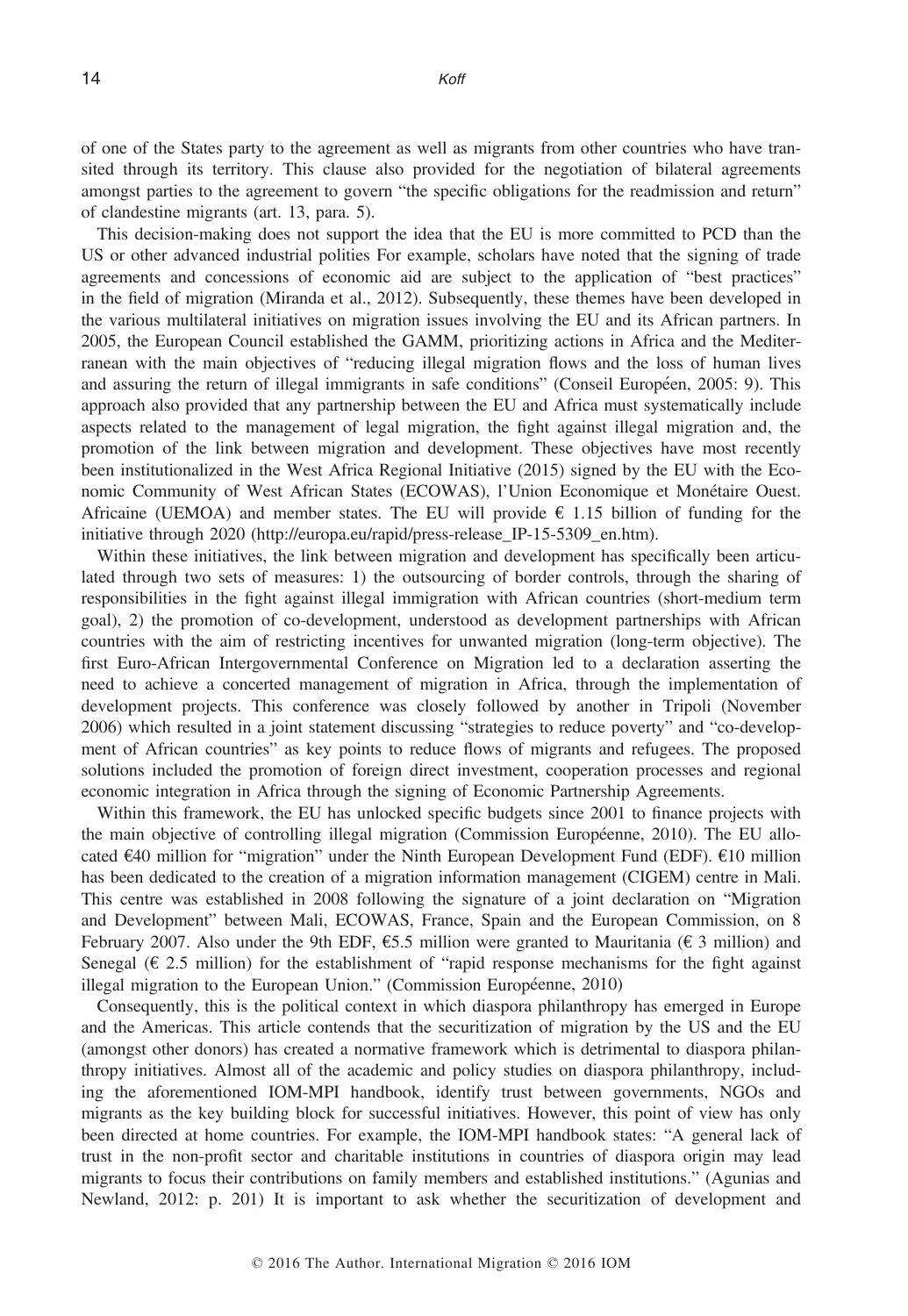migration by host states does not undermine trust to the same extent if not more. This issue is explored in the conclusion below.

# **CONCLUSION**

Diaspora Philanthropy has recently been promoted by international organizations because it is a paradigm that fits the moment. In a period of expanding development cooperation objectives combined with significant financial constraints, diaspora philanthropy can potentially help development communities meet many needs by facilitating the infusion of private resources, fostering participative development models, mediating twinning between local actors in host and home countries, and promoting innovative partnerships between governments and NGOs. In short, diaspora philanthropy meets the complex programme needs of the current multilateral architecture of international development cooperation.

This narrative offers hope for future innovative development partnerships related to diaspora philanthropy. Nonetheless, the present article contends that the current political atmosphere surrounding immigration will negatively affect the formulation and implementation of diaspora philanthropy programmes and this needs to be discussed more explicitly in the academic and policy literatures. If "trust" is viewed as the building block of effective development partnerships, then present migration policy positions must be considered incoherent with diaspora philanthropy objectives. Already,



FIGURE 1 REAL GLOBAL GOVERNANCE OF DIASPORA PHILANTHROPY

Source: Figure compiled by author.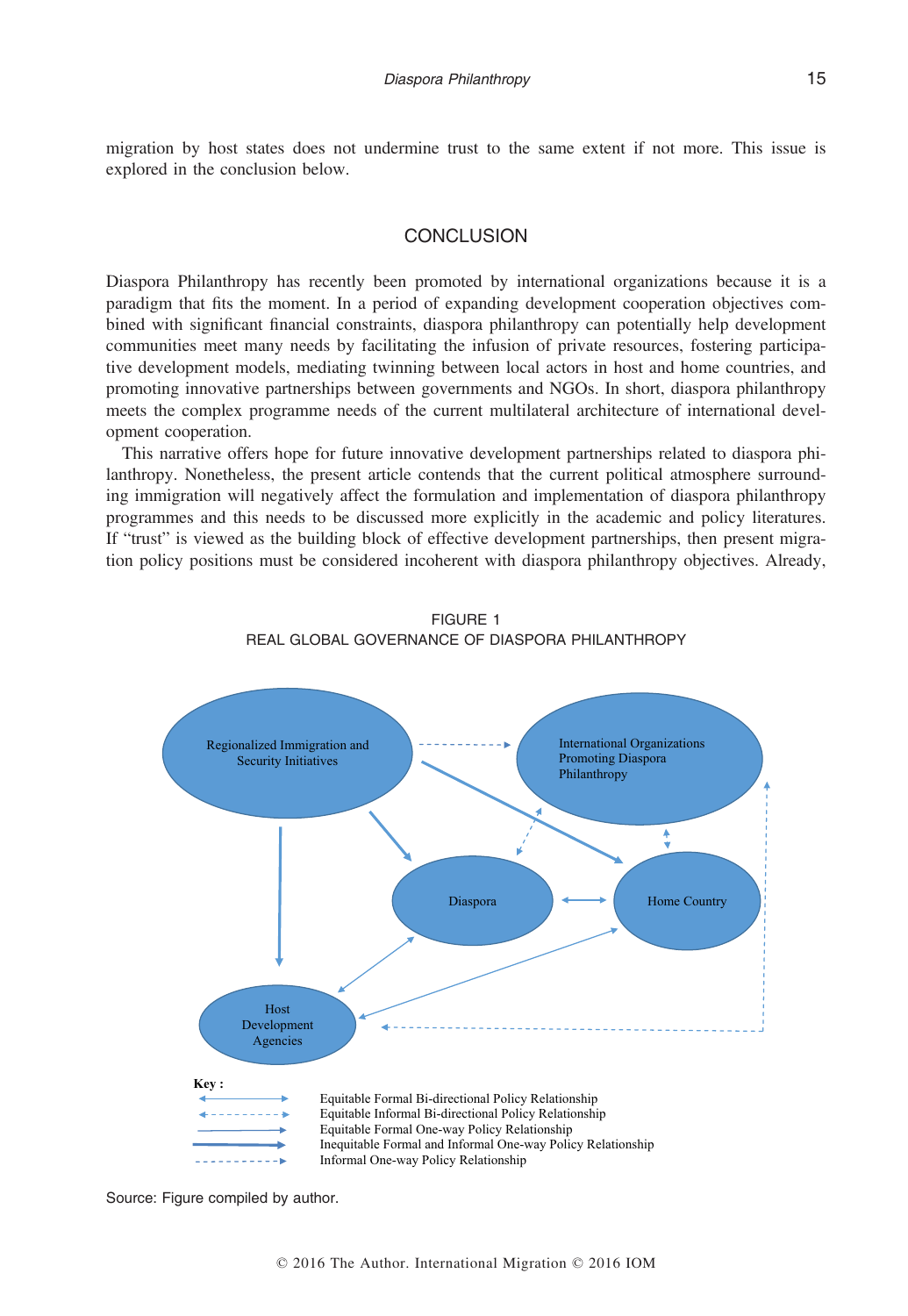the EU has witnessed numerous states (France, Denmark, Hungary, etc.) suspend the Schengen Agreement temporarily in response to Europe's asylum crises.

These nationalist policy positions in the field of migration must be considered incoherent with diaspora philanthropy. One must ask: Why should migrants invest in projects in their home countries in sectors which have been securitized politically through regional development initiatives? At present, the existing relationships between regional security, diaspora philanthropy and development are asymmetrical as shown in Figure 1 and the globalized nature of diaspora philanthropy is incompatible with the overarching debates over state and border sovereignty. Moreover, the regionalization of security through development cooperation also negatively affects transparency and rule of law, which are pillars of diaspora philanthropy because investment depends on their presence. Critics of EU and US migration policies have contended that the regionalization of security initiatives in the Union for the Mediterranean and the Mesoamerica Initiative have negatively impacted transparency and rule of law in border regions in Morocco and Libya on one hand and Mexico on the other, which has led to abuses of the human rights of migrants and citizens alike (see United Nations, 2015b; Cordova and Rodriguez, 2015).

The UNDP has contended that diaspora philanthropy is an innovative paradigm in development cooperation but that it must evolve beyond discussions in once a year summits and be structurally implemented in development cooperation strategies (Grady, 2014). This article contends that international organizations must integrate PCD into their reflections on diaspora philanthropy and development in order for this to occur. Specifically, these organizations should implement mechanisms that target normative coherence for development that matches global migration and development strategies to the core values of the development community as stated in the SDGs and the 2011 Busan Development Agreement. By doing so, the goal of this community should be the



FIGURE 2 HYPOTHETICAL GLOBAL GOVERNANCE OF DIASPORA PHILANTHROPY

Source: Figure compiled by author.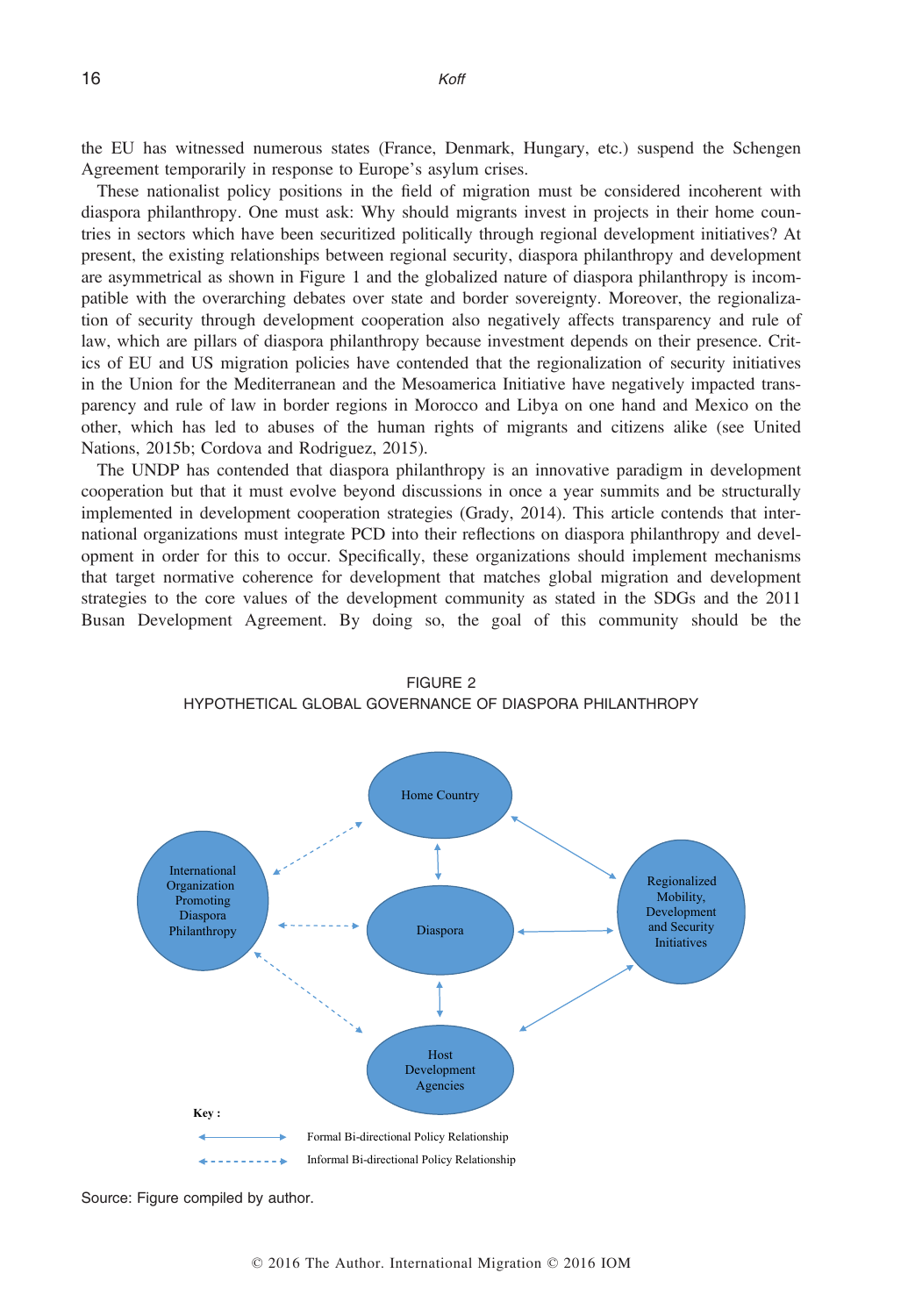establishment of a balanced migration-development regime in which security is pursued in order to promote development (see Figure 2), thus reversing the political relationship which exists today.

Diaspora philanthropy could play a significant role in this process In order for transformative development as expressed in the SDGs to occur, development cooperation and migration management must reflect the globalized community in which we live. At present, securitized migration and development policies aim to reinforce the sovereignty of donors, sometimes at the expense of the sovereignty of aid recipients. Diaspora philanthropy's long-term contribution to development cooperation will hopefully be the infusion of normative coherence for development as diasporas often represent communities of global citizens committed to equitable and transformative global development.

# **REFERENCES**

Adams Jr, R., and J. Page

2003 "International migration, remittances, and poverty in developing countries." Policy Research Working Paper Series 3179, Washington: The World Bank.

Adamson, F.

2006 "Crossing Borders: International Migration and National Security", International Security, 31(1): 165–199.

Agunias, D., and K. Newland

2012 Developing a road map for engaging diasporas in development:A handbook for policymakers and practitioners in home and host countries. IOM and Migration Policy Institute, Geneva.

Andreas, Peter

2012 Border Games: Policing the US-Mexico Divide. Cornell University Press, Ithaca, NY.

Aysa-Lastra, M.

2007 Diaspora Philanthropy: The Colombia Experience. The Philanthropic Initiative and The Global Equity Initiative, Boston.

Brinkerhoff, J.

- 2012 "Creating an Enabling Environment for Diasporas' Participation in Homeland Development", International Migration, 50(1): 75–95.
- 2008 "Diaspora Philanthropy in an At-risk Society: The Case of Coptic Orphans in Egypt", Non-profit and Voluntary Sector Quarterly, 37: 411–433.

CEPS (Centre for European Policy Studies)

2006 Policy Coherence for Development in the EU Council: Strategies for the Way Forward. Brussels: CEPS.

Carbone, M.

2008 "Mission Impossible: The European Union and Policy Coherence for Development", Journal of European Integration, 30(3): 323–342.

Carling, J.

2007 "Migration Control and Migrant Fatalities at the Spanish-African Borders", International Migration Review, 41(2): 316–343.

Castles, S., and R. Delgado Wise

2008 Migration and Development: Perspectives from the South. IOM, Geneva.

Chang, H.-J.

2003 Kicking Away the Ladder: Development Strategy in Historical Perspective. Anthem Press, London. Collombon, M.

2008 "Movilizaciones indígenas en contra del Plan Puebla Panamá' In F. Garcia (Ed.) Identidades, etnicidad y racismo en América Latina, FLACSO, Quito: 73-86.

Commission Européenne

2010 "Document de stratégie pour le programme thématique de coopération avec les pays tiers dans le domaine des migrations et de l'asile, UE, 2007-2010".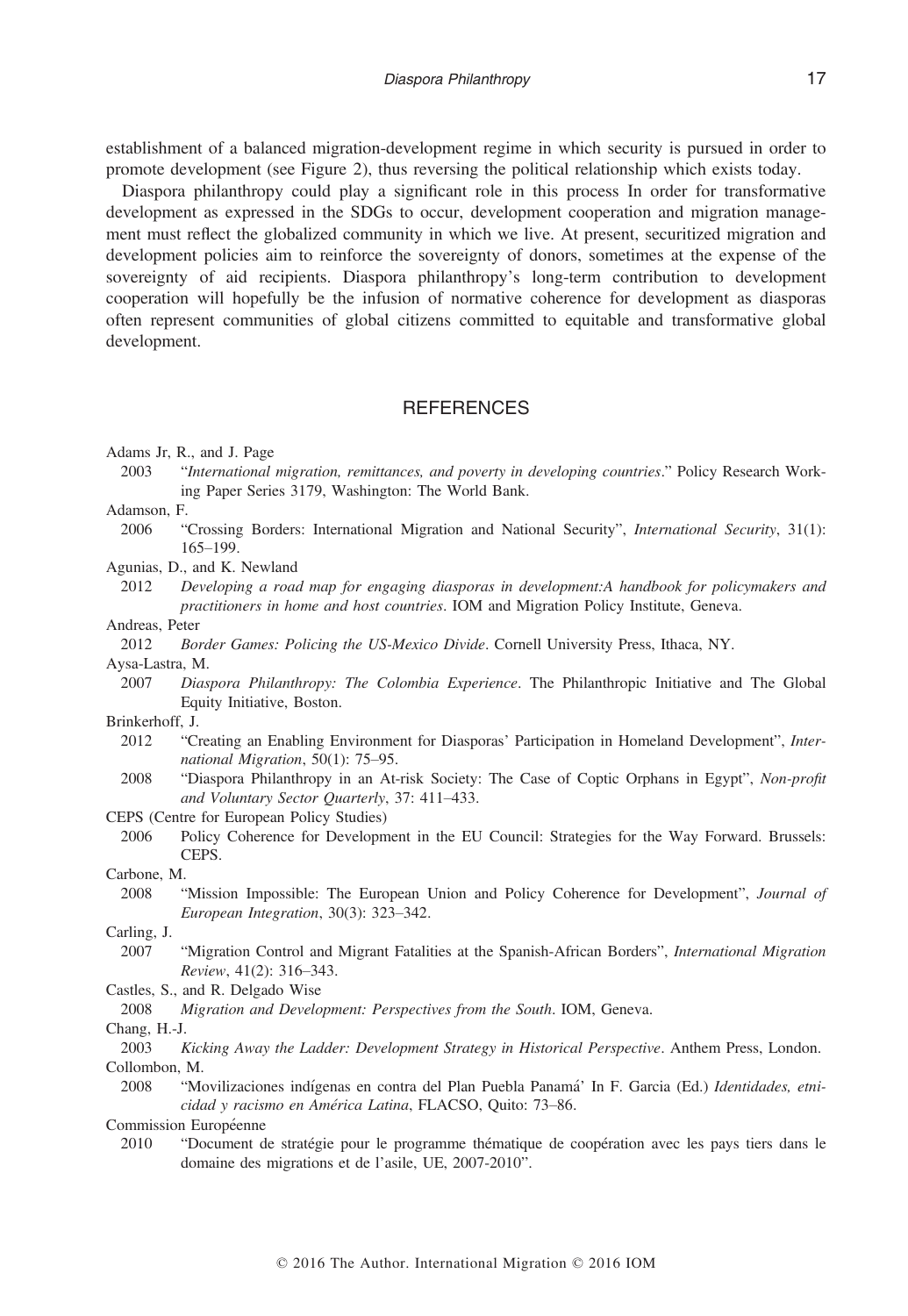Conseil Européen

2005 "Approche globale sur la question des migrations. Priorités d'action centrées sur l'Afrique et la Méditerranée", Union européenne, Bruxelles.

Cordova, R. and H. Rodriguez

2015 "Migracion, inseguridad y vulnerabilidad en el corredor del Golfo de Mexico", Regions & Cohesion, 5(2): 26-49.

Dayton-Johnson, J., and L. Katseli

2006 "Migration, Aid and Trade: Policy Coherence for Development' OECD Development Centre Policy Brief 28. OECD, Paris.

De Haas, H.

2005 "International migration, remittances and development: myths and facts", Third World Quarterly, 26(8): 1269–1284.

#### Espinosa, S.

2015 "Diaspora Philanthropy: The Making of a New Development Aid", Migration and Development, doi[:10.1080/21632324.2015.1053305.](http://dx.doi.org/10.1080/21632324.2015.1053305)

# European Commission

- 2007 "EU Report on Policy Coherence for Development", European Commission, Brussels: COM 545.
- 2010 "Policy Coherence for Development Work Programme 2010-2013", European Commission, Brussels: SEC, 2010: 421.
- 2011 "EU 2011 Report on Policy Coherence for Development" European Commission, Brussels: SEC (2011) 1627.
- Furlong , Z.A., and R. Netzahualcoyotzi
	- 2012 "Poverty and Social Exclusion in the Context of the Puebla-Panama Plan" Suma de Negocios 3 (1): 7–19.

#### Grady, H.

2014 Philanthropy as an Emerging Contributor to Development Cooperation, Brussels, UNDP.

Johnson, P.

2007 Diaspora philanthropy: influences, initiatives, and issues, The Philanthropic Initiative, The Global Equity Initiative. Harvard University, Cambridge, Massachussetts.

- Kleist, N., and I. Vammen
- 2012 "Diaspora Groups and Development in Fragile Situations. Lessons Learnt, Challenges and Dilemmas" DIIS Report 9, DIIS, Copenhagen.
- Koff, H. and C. Maganda
	- 2016 "The EU and the Human Right to Water and Sanitation: Normative Coherence as a Key to Transformative Development", European Journal for Development Research, 28(1): 91–110.
- Laakso, L., and P. Hautaniemi eds.
- 2014 Diasporas, Development and Peacemaking in the Horn of Africa, Zed Books, London.

Laakso, L., T. Kivimäki and M. Seppänen

2007 Evaluation of Co-ordination and Coherence in the application of Article 96 of the Cotonou Partnership Agreement. Aksant Academic Publishers, Amsterdam.

Lavenex, S.

- 2006 "Shifting up and out: The Foreign Policy of European Immigration Control", West European Politics, 29(2): 329–350.
- Miranda, V., N. Pirozzi, and K. Schäfer,
- 2012 "Towards a Stronger Africa-EU Cooperation on Peace and Security: The Role of African Regional Organizations and Civil Society" IAI Working Paper 12/28. Istituto Affari Internazionali, Rome.

Newland, K., A. Terrazas and R. Munster

2010 Diaspora Philanthropy: Private Giving and Public Policy. Migration Policy Institute, Washington, DC.

Nyberg-Sorensen, N.

2016 "Coherence and Contradictions in Danish Migration-Development Policy and Practice", European Journal of Development Research, 28(1): 62–75.

2002 "The Migration-Development Nexus: Evidence and Policy Options' IOM, Geneva.

Nyberg-Sorensen, N., N. Van Hear, and P. Engberg-Perdersen